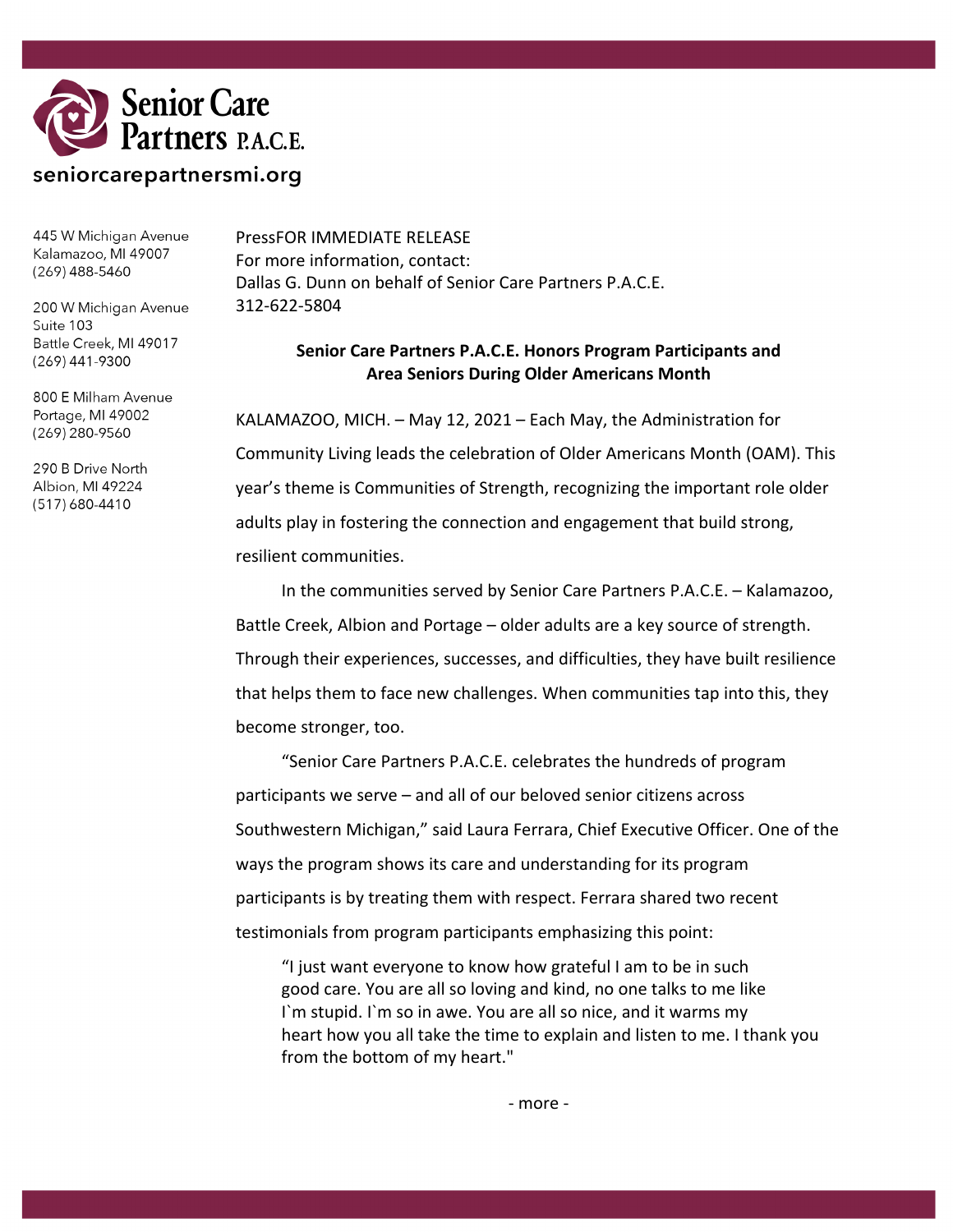

Page 2 of 3 / Older Americans Month

"You all are the real heroes! You will go down in history for the work you are doing – our children and grandchildren will read about you. You are inspirational! What you do is just pure love."

This year, Senior Care Partners P.A.C.E. will celebrate OAM by encouraging community

members to share their experiences. Here are some ways to share and connect:

- **Look for joy in the everyday**: Celebrate the small moments by taking the time to recognize them. Start a gratitude journal and share it with others on social media or call a friend or family member to share a happy moment or to say thank you.
- **Reach out to neighbors**: Even if you can't get together in person right now, you can still connect with your neighbors. Leave a small gift on their doorstep, offer to help with outdoor chores, or deliver a homecooked meal.
- **Build new skills**: Learning something new allows us to practice overcoming challenges. Take an art course online or join a socially-distanced outdoor movement class to enjoy learning with others in your community. Have a special skill? Find an opportunity to share your skill with someone.
- **Share your story**: There's a reason storytelling is a time-honored activity. Hearing how others experience the world helps us grow. Interviewing family, friends, and neighbors can open up new conversations and strengthen our connections.

Please join Senior Care Partners P.A.C.E. in strengthening our communities – follow our

progress and engage with us on Facebook (https://www.facebook.com/seniorcarepartners/ ),

YouTube (https://www.youtube.com/channel/UCeTeQNh3YZ5njt3TeuEpebQ), and LinkedIn

(https://www.linkedin.com/company/senior-care-partners-p-a-c-e/).

- more -